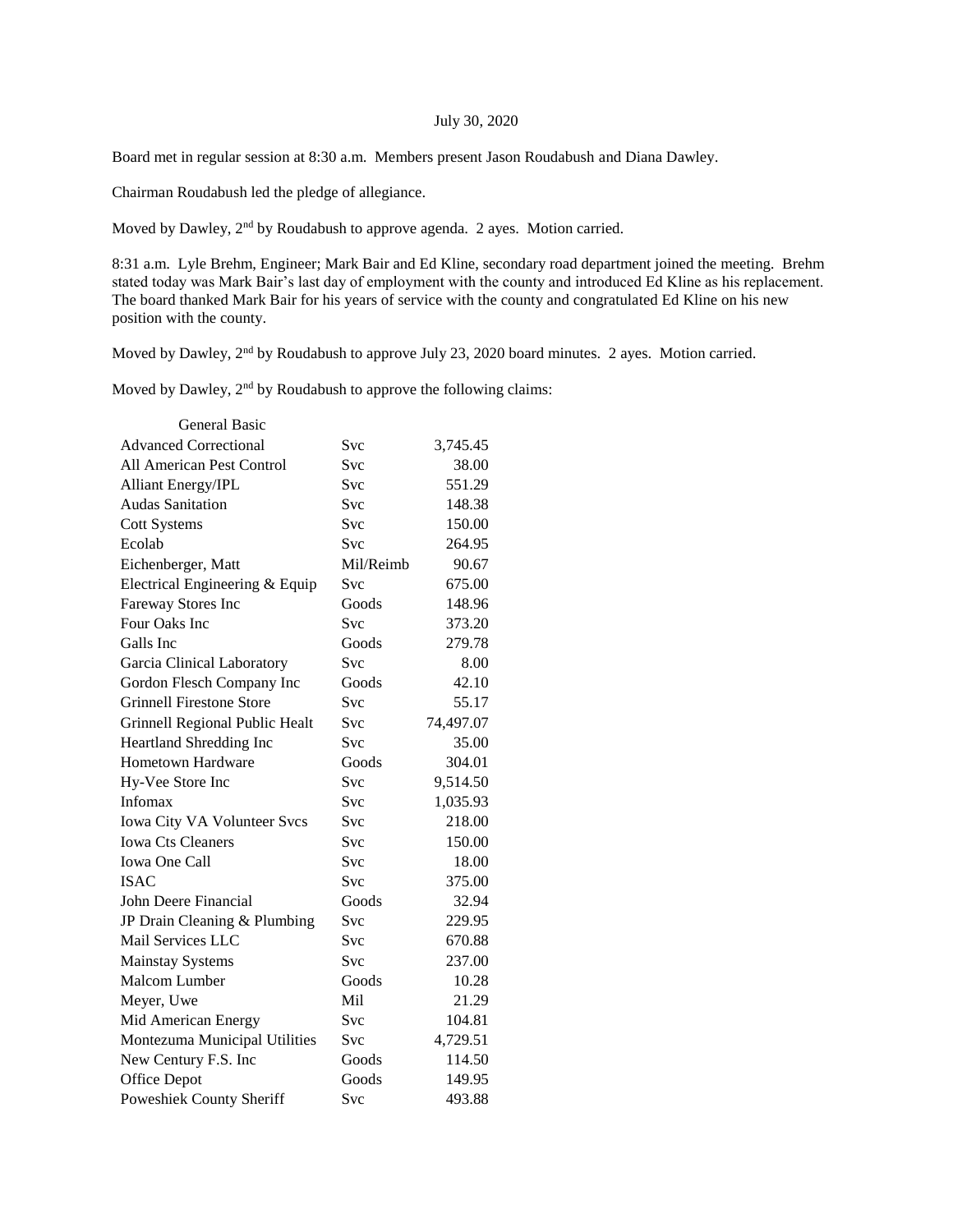| Premier Office Equip                         | Svc        | 57.60     |
|----------------------------------------------|------------|-----------|
| <b>Quill Corporation</b>                     | Goods      | 241.96    |
| Ross, Sandy                                  | Reimb      | 137.66    |
| Schuck, Russ                                 | Svc        | 105.90    |
| <b>Strat Exe Inc</b>                         | Svc        | 80.00     |
| The Record                                   | Svc        | 344.86    |
| <b>TIAA Commercial Finance Inc</b>           | Svc        | 111.75    |
| <b>Total Choice Shipping</b>                 | Svc        | 4.38      |
| Visa                                         | Svc        | 586.05    |
| <b>Wapello County Auditor</b>                | Svc        | 3,449.32  |
| Windstream                                   | <b>Svc</b> | 74.05     |
| <b>Windstream Communications</b>             | Svc        | 880.00    |
| Inc                                          |            |           |
| Woodman Controls Company                     | Svc        | 1,200.00  |
| Youth Emergency Svc &<br>Shelter             | Svc        | 1,399.50  |
|                                              |            |           |
| General Supplemental                         |            |           |
| Premier Office Equip                         | Svc        | 57.60     |
| <b>Rural Services Basic</b>                  |            |           |
| Galls Inc                                    | Goods      | 80.93     |
| <b>Grinnell Firestone Store</b>              | Svc        | 25.00     |
| Karl Chevrolet                               | Goods      | 40,072.24 |
| Keystone Laboratories                        | Svc        | 267.00    |
| Linder Tire Service, Inc.                    | Svc        | 491.90    |
| Maschmann, Brandi                            | Svc        | 800.00    |
| New Century F.S. Inc                         | Goods      | 2,540.62  |
| <b>Ruddbow Custom Signage</b>                | Svc        | 150.00    |
| The Depot Express                            | Svc        | 114.00    |
| Verizon                                      | Svc        | 40.01     |
| Visa                                         | Svc        | 221.75    |
| Secondary Road                               |            |           |
| Alliant Energy/IPL                           | Svc        | 276.93    |
| Bituminous Materials & Supplie               | Goods      | 4,108.61  |
| H & J Fertilizer Inc                         | Goods      | 737.50    |
| <b>MCI</b>                                   | Svc        | 38.51     |
| Montezuma Municipal Utilities                | Svc        | 318.06    |
| Montezuma Municipal Water                    | Svc        | 75.00     |
| Quill Corporation                            | Goods      | 469.30    |
| <b>United States Cellular</b>                | Svc        | 172.93    |
|                                              |            |           |
| Sheriff Commissary<br>Reliance Telephone Inc | Svc        | 520.00    |
| <b>Swanson Services Corp</b>                 | Goods      | 1,246.86  |
|                                              |            |           |
| <b>Emergency Management</b><br>Agency        |            |           |
| The Depot Express                            | Goods      | 177.65    |
| Visa                                         | Goods      | 509.47    |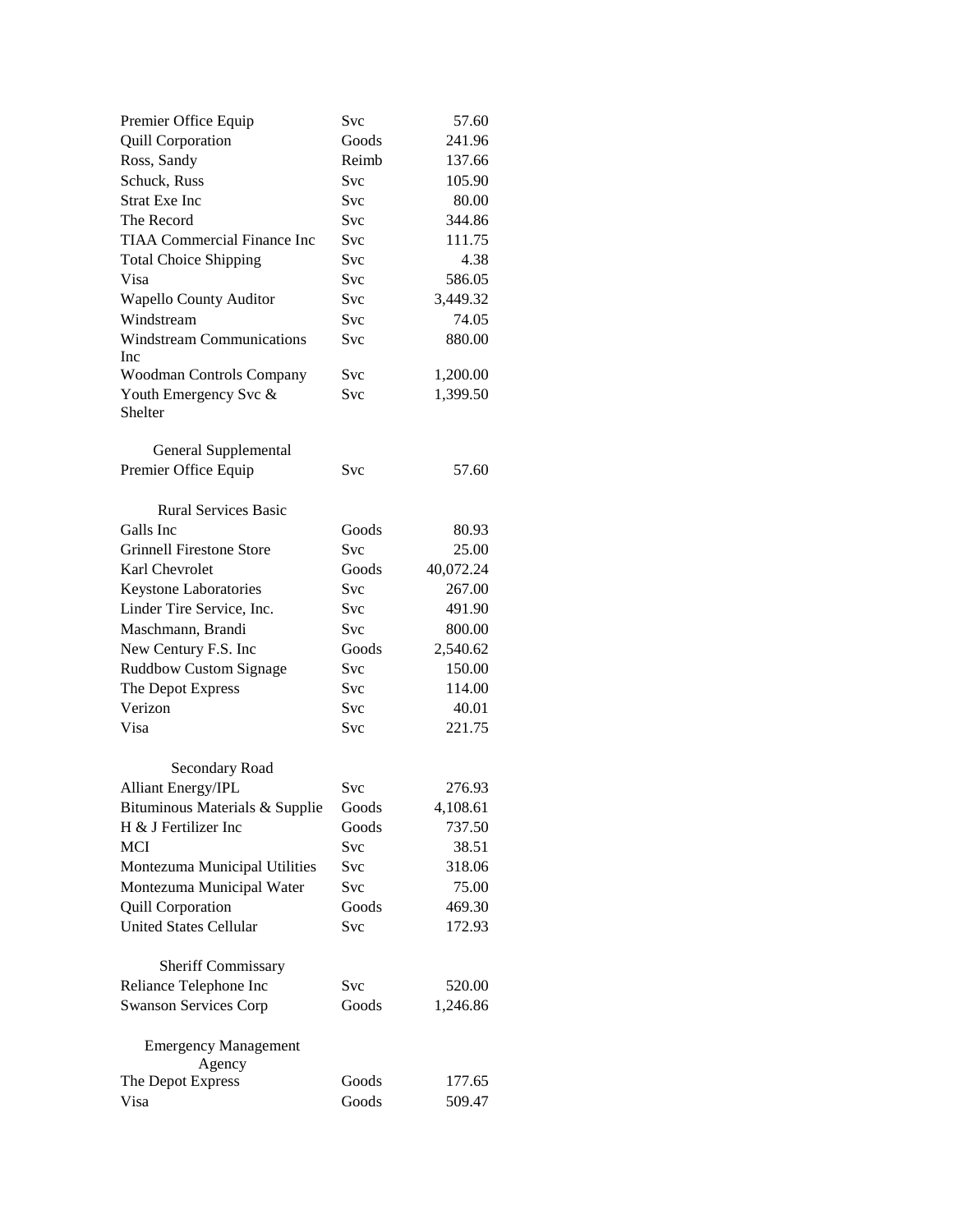| E-911                    |            |          |
|--------------------------|------------|----------|
| Alliant Energy/IPL       | Svc        | 119.94   |
| AT&T                     | <b>Svc</b> | 47.46    |
| Century Link             | <b>Svc</b> | 643.17   |
| Cooperative Telephone Co | <b>Svc</b> | 309.48   |
| Language Line Service    | Svc        | 94.60    |
| Searsboro Telephone Co   | <b>Svc</b> | 2,599.17 |
| Sign-Up Ltd              | Goods      | 219.14   |
| Windstream               | <b>Svc</b> | 487.69   |
| Windstream Communication | Svc        | 1,831.18 |

2 ayes. Motion carried.

9:00 a.m. J.D. Griffith, Zoning Administrator met with board for public hearing regarding Yard Art Properties and Leemer Properties LLC requesting zoning change from commercial to lake area storage.

## BOARD OF SUPERVISORS/ZONING PUBLIC HEARING MINUTES

The Poweshiek County Board of Supervisors met Thursday July 30<sup>th</sup>, 2020 at 9:00 AM in the Boardroom of the Poweshiek County Courthouse. The meeting was recorded and on file in the office of the Poweshiek County Zoning Administrator.

Roll Call: Supervisors – Chairperson Jason Roudabush and Diana Dawley, Auditor - Missy Eilander, Zoning Administrator - J.D. Griffith. Guests were Mike Mahaffey, Mike Brusheau, Heidi Smith, Kevin Smith, Alan Ellis, and Kathy Daniels Ellis.

At 9:00 AM Diana Dawley made a motion to open Public Hearing, Jason Roudabush second, all in favor, motion carried.

J.D. Griffith stated the Zoning Commission met on July 28<sup>th</sup>. The Zoning Commission voted 5-0 in favor of recommending this change to the Board of Supervisors.

J.D. highlighted the Tuesday meeting and stated that the objection was not focused on the buildings, but the traffic that would increase on Bramble Road.

Kathy Daniels Ellis spoke about the traffic. Alan asked about the water and how it could increase pressure. Diana made a motion to go out of public hearing, Jason  $2<sup>nd</sup>$  at 9:16. Diana made a motion to approve the following request, Jason  $2<sup>nd</sup>$ . All in favor, Motion carried.

**Yard Art Properties and Leemer Properties LLC are requesting a change in Zoning from Commercial to Lake Area Storage for the W 9 RD S 47 RD N 68 RD W 10 AC GOV Lot 5 and a portion of W10 AC GOV Lot 5 EX W 9 RD S 47 RD N 68 RD EX W 11 RD N 19 RD EX E 9 RD N 60 RD in Section 3 T78N R15W Union TWP Poweshiek County Iowa, locally known as 4872 103rd St. located approximately 4000' South of 480th Ave. The proposed Zoning change will be approximately 3.31 acres pending final survey with lots to be divided off per Lake Area Storage Lot Size Requirements.**

J.D. Griffith, Poweshiek County Zoning Administrator

9:18 a.m. Mark Vavroch, Conservation Director joined the meeting. Vavroch provided the board with an update on county conservation.